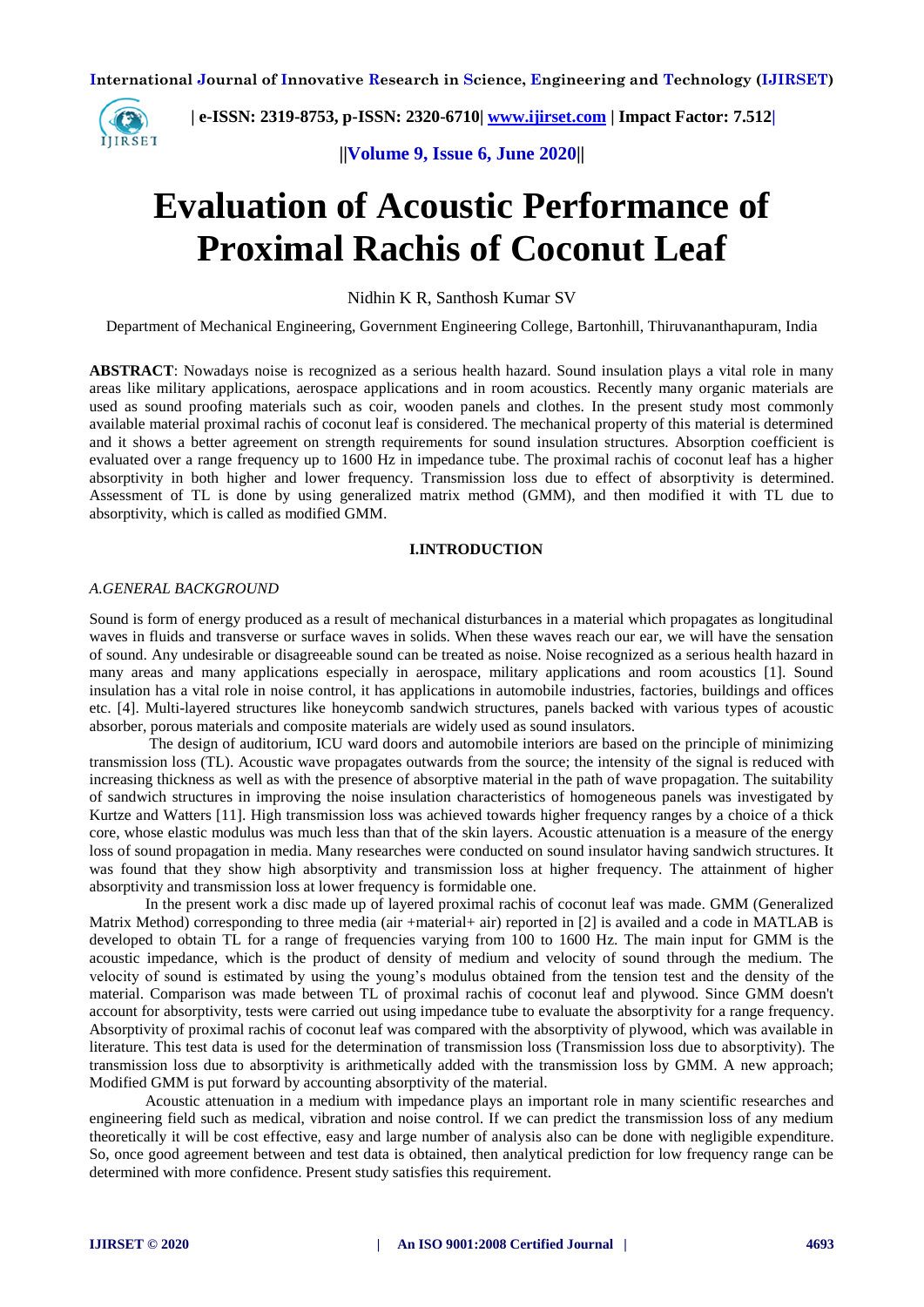

## **| e-ISSN: 2319-8753, p-ISSN: 2320-6710| [www.ijirset.com](http://www.ijirset.com/) | Impact Factor: 7.512|**

## **||Volume 9, Issue 6, June 2020||**

## **II. MATERIALS AND METHODS**

#### Material

The figure 5.1 shows a compound leaf of a coconut tree. The small and narrow leaves are pinnate to a long stem (resembling spinal code) of its main big leaf is called rachis.



Figure 2.0.1 Proximal rachis of coconut compound leaf

Pinnate compound leaves have laminae called leaflets distributed at intervals along the rachis, whereas simple leaves have a single lamina [13]. Because of good strength,the rachis of coconut leaf is being used among the locals for tying application. It is locally called 'Vazhutha'.



Figure2.2 specimen

The proximal rachis of coconut leaf is extracted from the leaf, and dried. To prevent the microbial attacks, the stripes are dipped in copper sulphate solution. The stripes are then dried. Each stripes have dimension approximately of 3mm width and 1.5mm thickness. The specimen is a combination of panels. (With2 mm thickness and 100mm diameter). The panels are made by weaving the stripes in crosswise.The panels are closely stacked and stitched with twine.Specimen has the final dimension with 100 mm diameter and 10 mm thickness. Figure 5-3 shows the prepared specimen.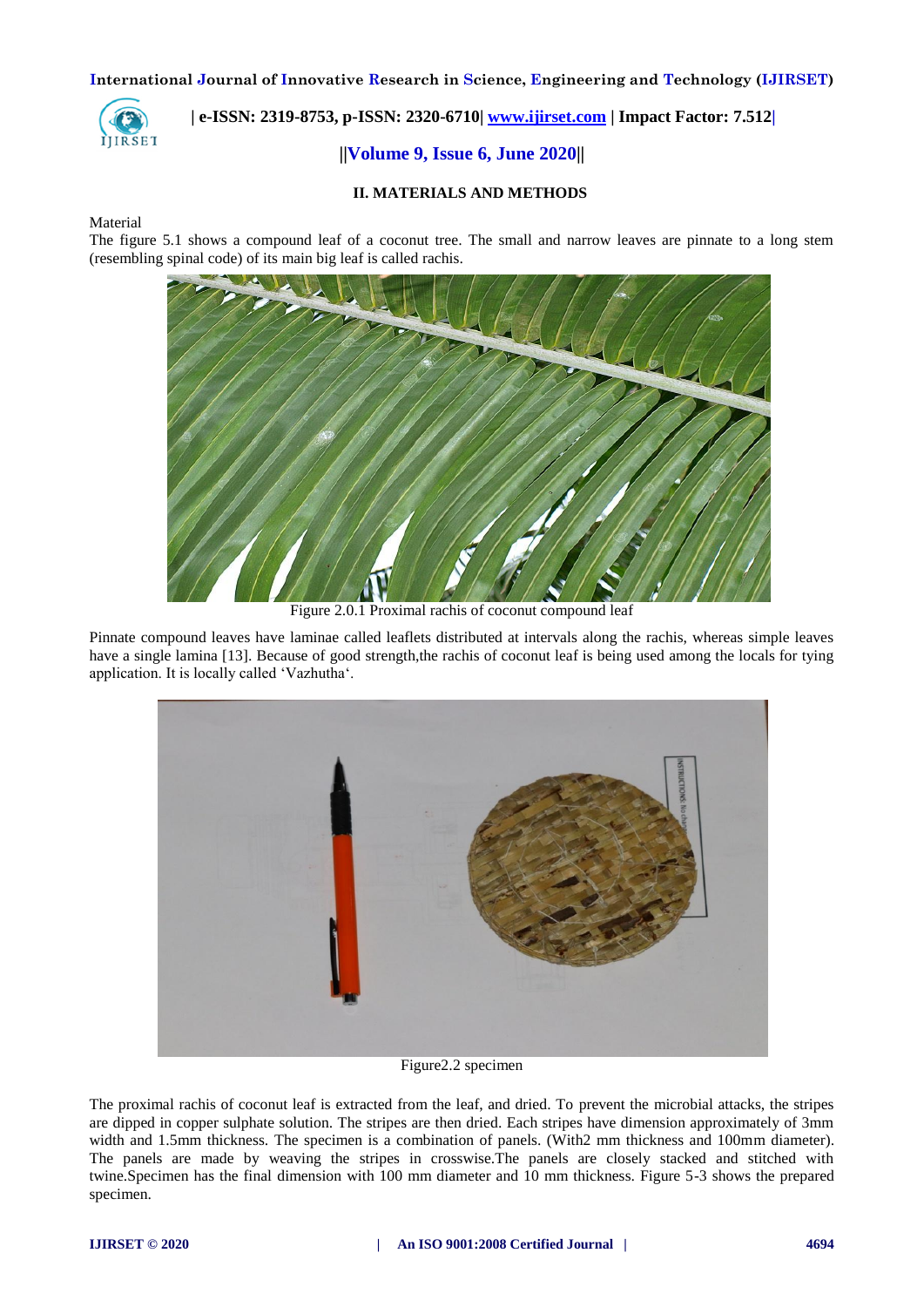

 **| e-ISSN: 2319-8753, p-ISSN: 2320-6710| [www.ijirset.com](http://www.ijirset.com/) | Impact Factor: 7.512|**

**||Volume 9, Issue 6, June 2020||** 



Figure 2.3 Dried proximal rachis

The dried strip with dimensions width 16mm, length 150mm, thickness 1.5 mm is used for tensile test.The stress- strain curve of proximal rachis obtained by performing the tensile test, young's modulus is obtained from the stress-strain curve is used for the theoretical evaluation of velocity of sound through the material medium.

A MATLAB program on the basis of GMM is developed to find the Transmission loss without considering the absorptivity. The inputs for the program are, number of media, impedance of each media, velocity of sound through each media, number of frequencies and their respective frequency values.

The experimental evaluation of absorption coefficient is carried out using impedance tube setup which works on the principle of two microphone transfer function method according to ASTM E1050. The impedance tube is having frequency measurement range of 50 to 1600 Hz. A 100 mm diameter specimen is tested in the impedance tube apparatus.

Since GMM doesn't account for absorptivity, test is carried out using impedance tube to evaluate the absorptivity for a range frequency. This test data is used for the determination of transmission loss (Transmission loss due to absorptivity). A MATLAB program is developed to find the Transmission loss due to absorptivity. The only input for the program is the absorptivity.

#### **III. RESULT AND DISCUSSION**

3.1 Tensile Test on Proximal Rachis of Coconut Leaf

The dried strip with dimensions width 16mm, length 150mm, thickness 1.5 mm is used for tensile test.The stress- strain curve of proximal rachis obtained by performing the tensile test, is shown in figure 6-1.



Figure 3.1 Stress-Strain curve of proximal rachis of coconut leaf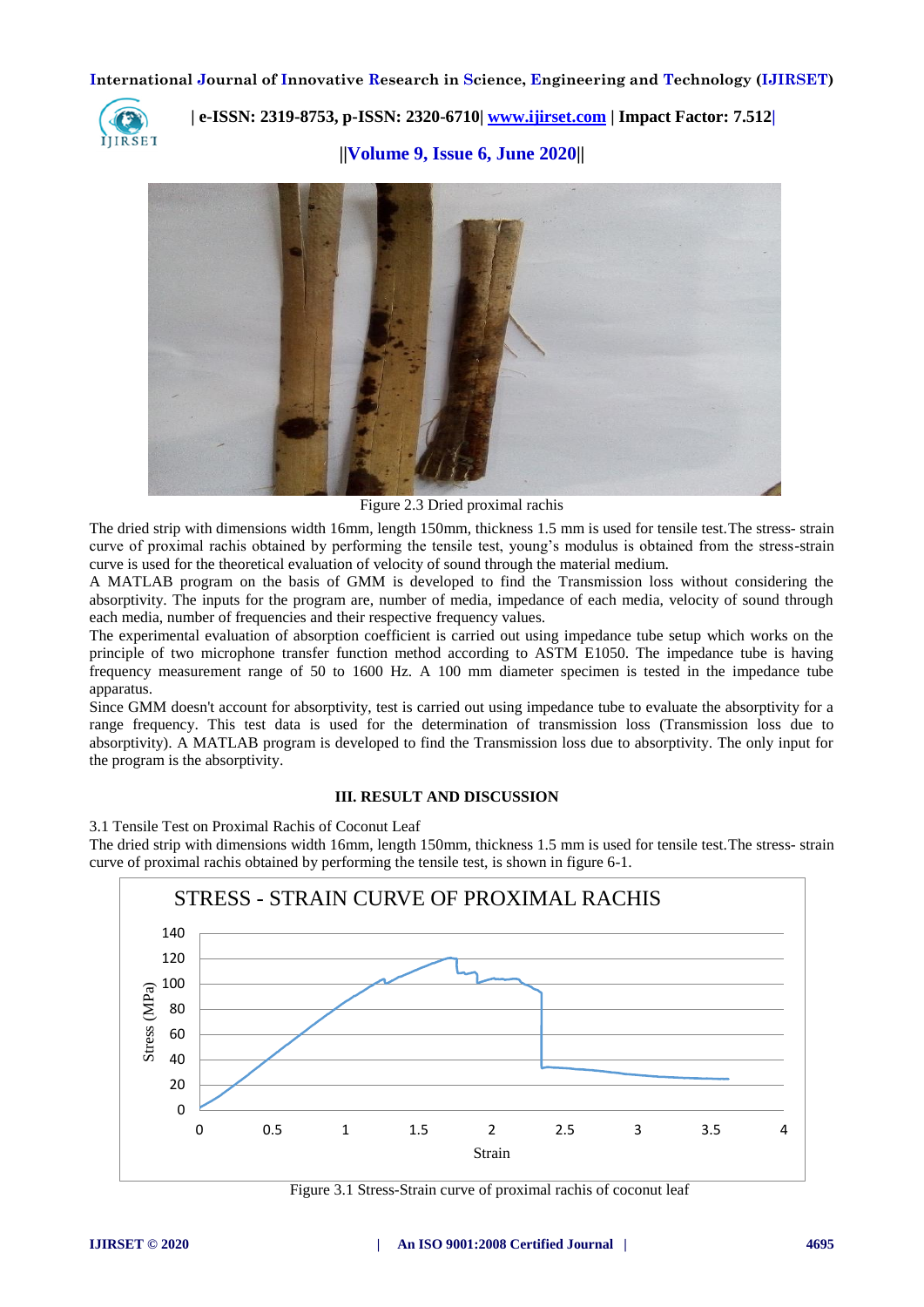

 **| e-ISSN: 2319-8753, p-ISSN: 2320-6710| [www.ijirset.com](http://www.ijirset.com/) | Impact Factor: 7.512|**

## **||Volume 9, Issue 6, June 2020||**

From the figure 3.1 it is observed that, up to 105 MPa the material obeys Hooke's law. Young's modulus of proximal rachis of coconut leaf obtained from the figure 3.1 is 8.6 GPa. The ultimate strenth is 120 MPa. After this point, the material starts to fail. The young's modulus is determined along the fiber direction.

3.2 Theoretical Evaluation of Velocity of Sound Using Young's Modulus

The material properties, Young's modulus (E) and density( $\rho$ ) of the selected material is experimentally evaluated. Hence the velocity of sound (c) through medium can be calculated as:

Young's modulus of proximal rachis,  $E = 8.6$  GPa

Mass of the specimen,  $m = 0.004$  kg

Volume of the specimen,  $v = 3.6 \times 10^{-6}$  m<sup>3</sup>

Density of the material specimen,  $\rho = 1111.11$  kg/m<sup>3</sup>

The velocity of sound through the medium,  $c = \frac{E}{a}$  $\rho$ 

 $= 2783.38$  m/s

3.3 Prediction of Transmission Loss of Specimen Having No Sound Absorbing Element(GMM)

Estimation of TL without considering the absorptivity is done with a MATLAB program.

Proximal rachis of coconut leaf :

Density of the material specimen,  $\rho = 1111.11 \text{ kg/m}^3$ 

The velocity of sound through the medium,  $c = 2783.38$  m/s

```
Impedance of the material medium = 6425971.35 kg s/m<sup>2</sup>
```
The transmission loss of proximal rachis of coconut leaf estimated by GMM are tabulated in table 3.1.

| Table 3.1 Transmission loss for proximal rachis of coconut leaf by GMM |  |  |  |
|------------------------------------------------------------------------|--|--|--|
|                                                                        |  |  |  |

| Frequency (Hz) | Transmission loss for proximal rachis of |  |  |  |  |  |  |
|----------------|------------------------------------------|--|--|--|--|--|--|
|                | coconut leaf (dB)                        |  |  |  |  |  |  |
| 100            | 18.56                                    |  |  |  |  |  |  |
| 200            | 24.53                                    |  |  |  |  |  |  |
| 300            | 28.04                                    |  |  |  |  |  |  |
| 400            | 30.54                                    |  |  |  |  |  |  |
| 500            | 32.48                                    |  |  |  |  |  |  |
| 600            | 34.06                                    |  |  |  |  |  |  |
| 700            | 35.39                                    |  |  |  |  |  |  |
| 800            | 36.56                                    |  |  |  |  |  |  |
| 900            | 37.58                                    |  |  |  |  |  |  |
| 1000           | 38.49                                    |  |  |  |  |  |  |
| 1100           | 39.32                                    |  |  |  |  |  |  |
| 1200           | 40.08                                    |  |  |  |  |  |  |
| 1300           | 40.77                                    |  |  |  |  |  |  |
| 1400           | 41.42                                    |  |  |  |  |  |  |
| 1500           | 42.02                                    |  |  |  |  |  |  |
| 1600           | 42.58                                    |  |  |  |  |  |  |

From the table 3.1 it was observed that the values of TL increasing linearly with frequency. It has minimum TL at 100 Hz and has a maximum TL at 1600 Hz.

3.4 Comparison of TL of Proximal Rachis of Coconut Leaf With Plywood

The transmission loss of plywood by GMM is estimated. TL of proximal rachis of coconut leaf was then compared with the TL of plywood.

Plywood :

Velocity of sound through plywood  $=3860 \text{ m/s}$ 

Density of the specimen = 780 kg/m<sup>3</sup>

Impedance of the plywood medium =  $3010800 \text{ kg s/m}^2$ 

The transmission losses of plywood for a range of frequency are estimated by GMM, and are tabulated along with the TL of proximal rachis of coconut leaf in table 3.2.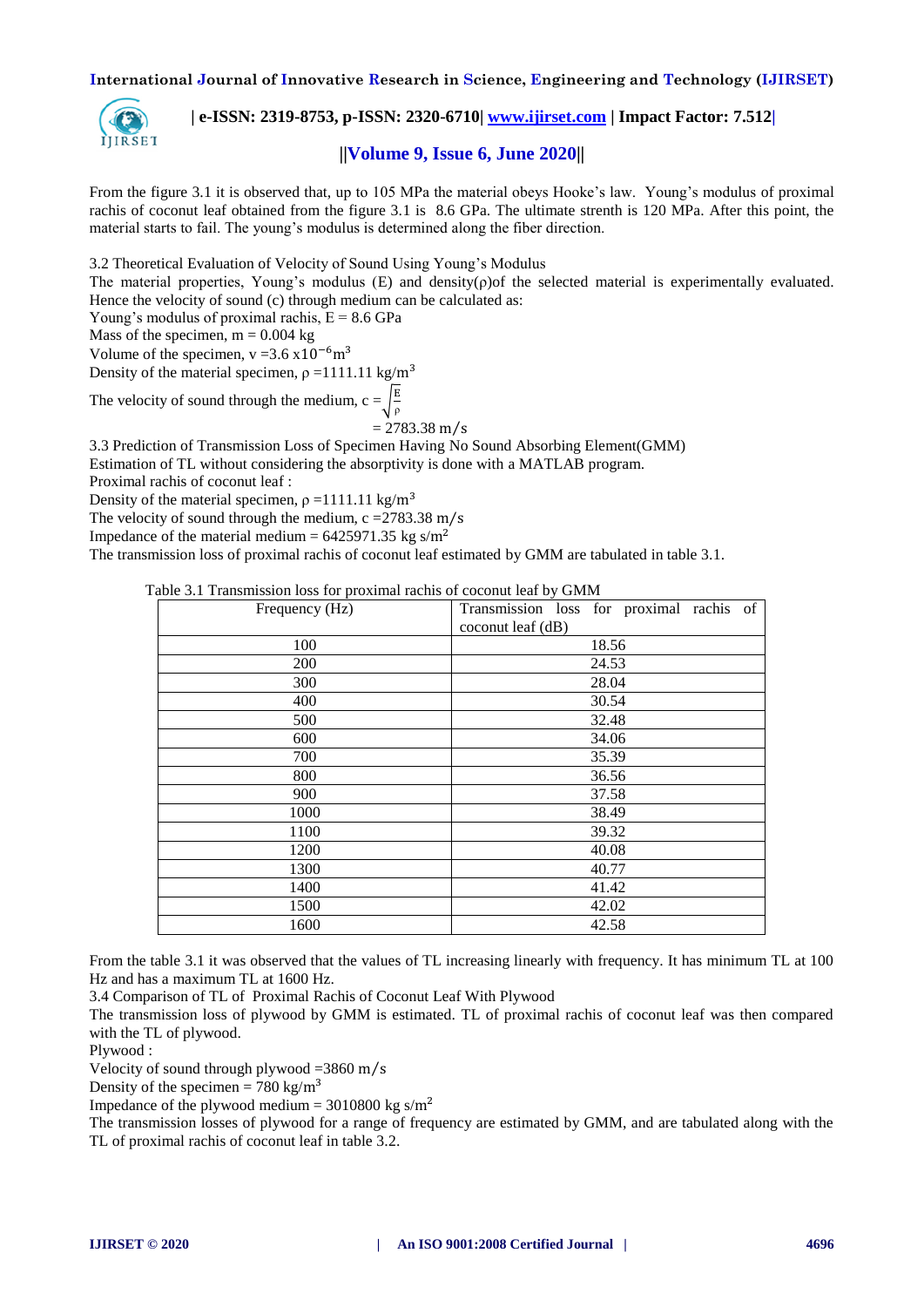

## **| e-ISSN: 2319-8753, p-ISSN: 2320-6710| [www.ijirset.com](http://www.ijirset.com/) | Impact Factor: 7.512|**

## **||Volume 9, Issue 6, June 2020||**

Table 3.2 Comparison of TL for proximal rachis with plywood evaluated by GMM

|  |  |  | The TL values from table 3.2 are plotted against frequency as shown in figure 3.2 for the comparison. |  |  |  |  |  |
|--|--|--|-------------------------------------------------------------------------------------------------------|--|--|--|--|--|
|  |  |  |                                                                                                       |  |  |  |  |  |
|  |  |  |                                                                                                       |  |  |  |  |  |
|  |  |  |                                                                                                       |  |  |  |  |  |

|                        | Frequency(Hz) | Transmission loss for | Transmission loss for proximal |
|------------------------|---------------|-----------------------|--------------------------------|
|                        |               | plywood(dB)           | rachis of coconut leaf (dB)    |
|                        | 100           | 15.54                 | 18.56                          |
|                        | 200           | 21.47                 | 24.53                          |
|                        | 300           | 24.97                 | 28.04                          |
|                        | 400           | 27.47                 | 30.54                          |
| Transmission loss (dB) | 500           | 29.40                 | 32.47                          |
|                        | 600           | 30.98                 | 34.06                          |
|                        | 700           | 32.32                 | 35.39                          |
|                        | 800           | 33.48                 | 36.56                          |
|                        | 900           | 34.50                 | 37.58                          |
|                        | 1000          | 35.42                 | 38.49                          |
|                        | 1100          | 36.25                 | 39.32                          |
|                        | 1200          | 37.00                 | 40.08                          |
|                        | 1300          | 37.70                 | 40.78                          |
|                        | 1400          | 38.34                 | 41.42                          |
|                        | 1500          | 38.94                 | 42.02                          |
|                        | 1600          | 39.50                 | 42.58                          |

Figure 3.2 Comparison of TL for proximal rachis and plywood evaluated by GMM

From the figure 3.2 it is observed that TL of proximal rachis of coconut leaf was higher than that of plywood. Hence, theoretically the proposed material is capable for noise insulation than the plywood.

3.5 Determination of Sound Absorption Coefficient of Specimen Using The Impedance Tube

Specimen is made from proximal rachis of coconut leaf. It is tested for absorptive coefficient as per ASTM E1050 with the support of LPSC Thiruvananthapuram. Thefigure 3.3 andtable 3.3 showing the absorptivity of material against frequency.



Figure 3.3Absorption coefficient curve of proximal rachis of coconut leaf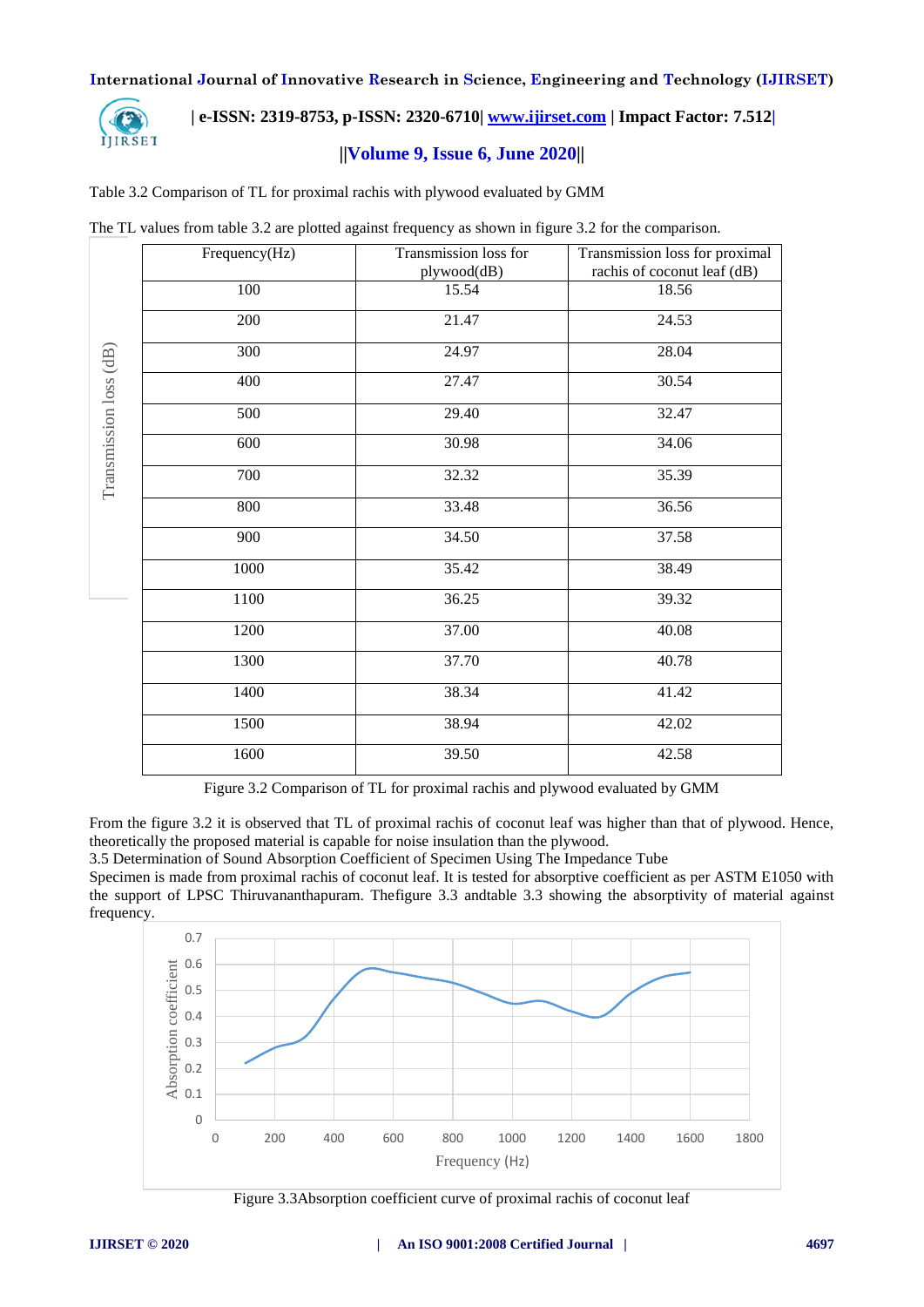

## **| e-ISSN: 2319-8753, p-ISSN: 2320-6710| [www.ijirset.com](http://www.ijirset.com/) | Impact Factor: 7.512|**

## **||Volume 9, Issue 6, June 2020||**

From the experimental results, it is observed that there is an appreciable change in absorption coefficient of the specimen at various frequency range as shown in figure 3.3.

|                | Table 5.5 Experimentally evaluated absorption coefficient of proximal facilis. |  |  |  |  |
|----------------|--------------------------------------------------------------------------------|--|--|--|--|
| Frequency (Hz) | Absorption Coefficient                                                         |  |  |  |  |
| $100\,$        | 0.22                                                                           |  |  |  |  |
| 200            | 0.28                                                                           |  |  |  |  |
| 300            | 0.32                                                                           |  |  |  |  |
| 400            | 0.47                                                                           |  |  |  |  |
| 500            | $0.58\,$                                                                       |  |  |  |  |
| 600            | 0.57                                                                           |  |  |  |  |
| 700            | 0.55                                                                           |  |  |  |  |
| 800            | 0.53                                                                           |  |  |  |  |
| 900            | 0.49                                                                           |  |  |  |  |
| $1000\,$       | 0.45                                                                           |  |  |  |  |
| 1100           | 0.46                                                                           |  |  |  |  |
| 1200           | 0.42                                                                           |  |  |  |  |
| 1300           | 0.4                                                                            |  |  |  |  |
| 1400           | 0.49                                                                           |  |  |  |  |
| 1500           | 0.55                                                                           |  |  |  |  |
| 1600           | 0.57                                                                           |  |  |  |  |

Table 3.3Experimentally evaluated absorption coefficient of proximal rachis.

From the table 3.3, it was found that between 100 Hz and 500 Hz the absorptivity increases, at 500Hz the material shows maximum absorptivity 0.58. Exceeding 500 Hz, the absorptivity varies inversely with frequency up to 1200 Hz. After 1300 Hz the absorptivity shows sharp increase in its value.

3.6 Comparison of Absorption Coefficient of Proximal Rachis With Plywood

In the figure 3.4 the absorptivity of proximal rachis is compared with the available impedance tube test result of plywood



Figure 3.4 Comparison of absorptivity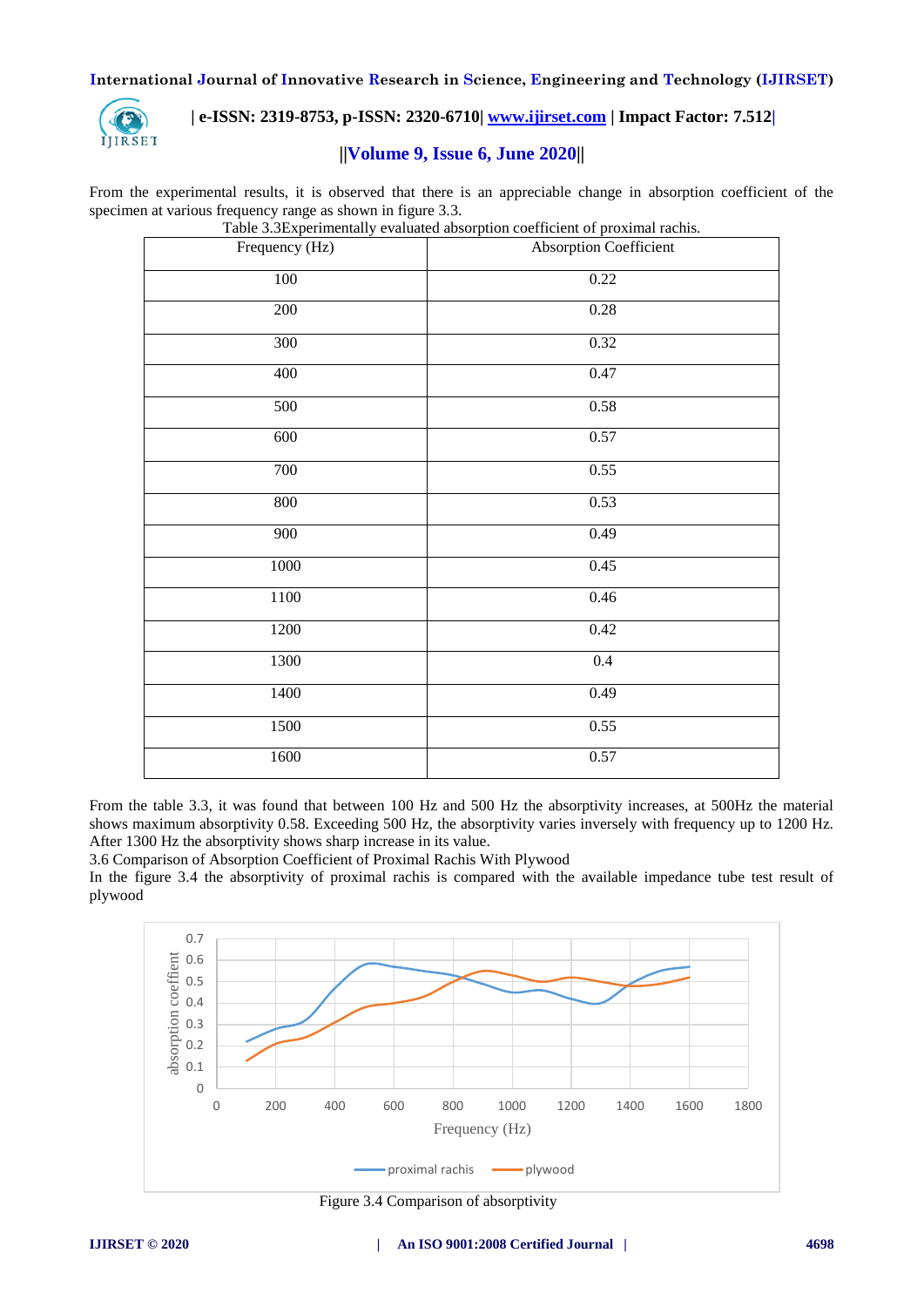

## **| e-ISSN: 2319-8753, p-ISSN: 2320-6710| [www.ijirset.com](http://www.ijirset.com/) | Impact Factor: 7.512|**

## **||Volume 9, Issue 6, June 2020||**

From the figure 3.4 it is found that the absorptivity of proximal rachis is higher than that of plywood at lower frequencies. Between the frequency limits 1000Hz and 1400Hz the proximal rachis shows lower absorptivity than plywood. Absorptivity of both material increases at higher frequencies, after 1400Hz. This is common tendency of solid materials reported in literatures [3].

3.7 Evaluation of Transmission Loss Due To The Absorptivity

The TL due to absorptivity is evaluated using a MATLAB program. In table 3.4, the TL due to absorptivity and the respective absorptivity along with the frequencies are tabulated.

| Table 3-4 Transmission loss due to absorptivity<br>Transmission loss by<br>Frequency(Hz)<br>Absorptivity |      |                   |  |  |  |  |  |
|----------------------------------------------------------------------------------------------------------|------|-------------------|--|--|--|--|--|
|                                                                                                          |      |                   |  |  |  |  |  |
|                                                                                                          |      | absorptivity (dB) |  |  |  |  |  |
| 100                                                                                                      | 0.22 | 2.48              |  |  |  |  |  |
| 200                                                                                                      | 0.28 | 3.28              |  |  |  |  |  |
| 300                                                                                                      | 0.32 | 3.85              |  |  |  |  |  |
| 400                                                                                                      | 0.47 | 6.34              |  |  |  |  |  |
| 500                                                                                                      | 0.58 | 8.67              |  |  |  |  |  |
| 600                                                                                                      | 0.57 | 8.43              |  |  |  |  |  |
| 700                                                                                                      | 0.55 | 7.98              |  |  |  |  |  |
| 800                                                                                                      | 0.53 | 7.55              |  |  |  |  |  |
| 900                                                                                                      | 0.49 | 6.73              |  |  |  |  |  |
| 1000                                                                                                     | 0.45 | 5.97              |  |  |  |  |  |
| 1100                                                                                                     | 0.46 | 6.16              |  |  |  |  |  |
| 1200                                                                                                     | 0.42 | 5.44              |  |  |  |  |  |
| 1300                                                                                                     | 0.4  | 5.1               |  |  |  |  |  |
| 1400                                                                                                     | 0.49 | 6.73              |  |  |  |  |  |
| 1500                                                                                                     | 0.55 | 7.98              |  |  |  |  |  |
| 1600                                                                                                     | 0.57 | 8.43              |  |  |  |  |  |

From the table 3.4, it is found that the transmission loss due to absorptivity has a maximum value of 8.67 dB at a frequency of 500 Hz. The transmission loss due to the absorptivity is much lower than the TL by GMM. 3.8 Modified GMM

Since GMM doesn't account for absorptivity, the transmission loss due to absorptivity is arithmetically added with the transmission loss by GMM. A new approach named Modified GMM is put forward by accounting absorptivity of the material. It is shown in table 3.5

Table 3.5 Transmission loss of proximal rachis of coconut leaf by modified GMM

| Frequency(Hz) | Transmission loss by | Transmission loss by | Transmission loss by |  |  |
|---------------|----------------------|----------------------|----------------------|--|--|
|               | $GMM$ ( $dB$ )       | absorptivity (dB)    | Modified GMM (dB)    |  |  |
| 100           | 18.55                | 2.48                 | 21.03                |  |  |
| 200           | 24.53                | 3.28                 | 27.81                |  |  |
| 300           | 28.04                | 3.85                 | 31.89                |  |  |
| 400           | 30.54                | 6.34                 | 36.88                |  |  |
| 500           | 32.47                | 8.67                 | 41.14                |  |  |
| 600           | 34.06                | 8.43                 | 42.49                |  |  |
| 700           | 35.39                | 7.98                 | 43.37                |  |  |
| 800           | 36.56                | 7.55                 | 44.10                |  |  |
| 900           | 37.58                | 6.73                 | 44.31                |  |  |
| 1000          | 38.49                | 5.97                 | 44.46                |  |  |
| 1100          | 39.32                | 6.16                 | 45.48                |  |  |
| 1200          | 40.08                | 5.44                 | 45.52                |  |  |
| 1300          | 40.77                | 5.1                  | 45.87                |  |  |
| 1400          | 41.42                | 6.73                 | 48.15                |  |  |
| 1500          | 42.02                | 7.98                 | 50.00                |  |  |
| 1600          | 42.58                | 8.43                 | 51.01                |  |  |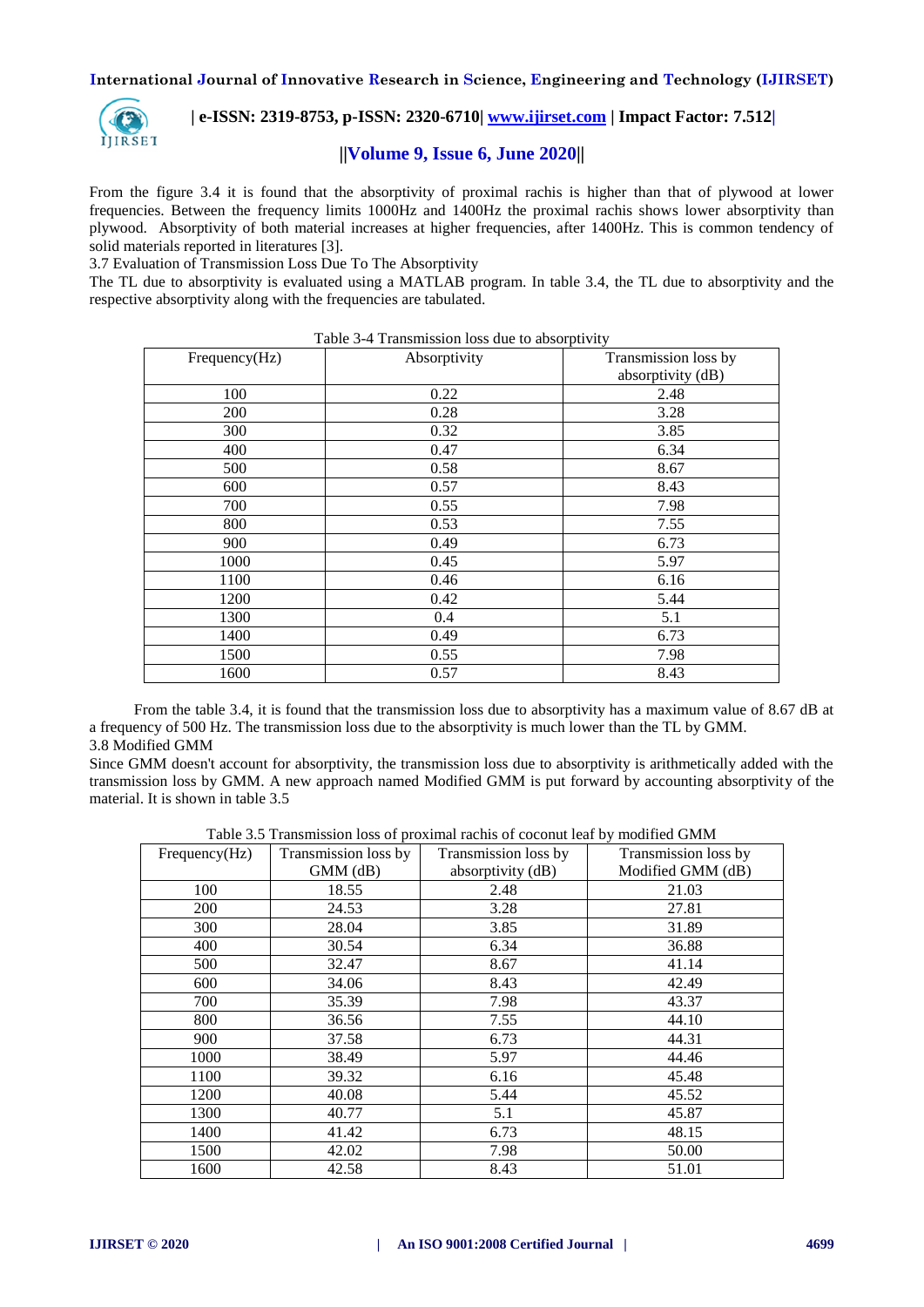

 **| e-ISSN: 2319-8753, p-ISSN: 2320-6710| [www.ijirset.com](http://www.ijirset.com/) | Impact Factor: 7.512|**

## **||Volume 9, Issue 6, June 2020||**



The figure 3.5 shows the variation of TL by modified GMM from the TL by GMM.

Figure 3.5 Comparison of TL by GMM with the TL by Modified GMM

From the figure 3.5, it is observed that the transmission loss evaluated by modified GMM shows a considerable variation from TL evaluated by GMM, in frequency range of 100 Hz to 600 Hz. Because in this range of frequency, the material shows higher absorptivity, correspondingly the TL due to absorptivity is observed to be higher. Within the frequency range 600Hz to1300 Hz TL by modified GMM observed to have only minor increase with increase in frequency, because of corresponding dip in value of TL due to absorptivity. Beyond 1400 Hz, the TL due absorptivity increases abruptly bringing corresponding change in TL by modified GMM.

#### **IV. CONCLUSION**

The specimen is made successfully in required dimensions with a minimum error. Tensile test is conducted on this material show an ultimate strength of 120 MPa and young's modulus 8.6GPawhich gives a better agreement with plywood having young's modulus 8.5 GPa. Evaluation of velocity of sound through the medium is done with the young's modulus obtained from the tensile test. The theoretical prediction of transmission loss of three medium proximal rachis, without considering the effect of absorption coefficient in the GMM has been developed. Theoretical prediction of transmission loss of proximal rachis of coconut leaf is compared with the plywood. From the comparison it is found that the transmission loss of proximal rachis is higher than that of plywood.

The absorptive coefficient of proximal rachis of coconut leaf having 10 mm thickness is determined.The proximal rachis of coconut leaf has higher absorptivity compared to plywood at both higher and lower frequency. The proximal rachis shows a higher absorption coefficient in and around of 500 Hz.Exceeding the frequency 1200 Hz, the absorption coefficient increases.Transmission loss due to the effect of absorptivity is determined by available equations. The transmission loss of material medium is modified considering the absorptive coefficients, this is implemented in the modified GMM.

The present study brings out a design tool for the estimation of sound transmission loss of proximal rachis of coconut leaf considering the effect of absorption coefficient. The input parameters can be confined to impedance and absorption coefficients of the medium. The proposed material is a better replacement for plywood as partition walls in a hall. It is a cost effective, low frequency sound absorbing material that can be used for various applications like automobile interiors, room acoustics, and ceiling of audio recording studios.

#### **REFERENCES**

1. Lawrence E. Kinsler , Austin R. Fray "Fundamentals of acoustics"

2. Anoop R G,Sarathchandradas MR "Study and analysis of sound transmission though multilayered structures usingGeneralized Matrix Method",SCT College of engineering, November 2015.